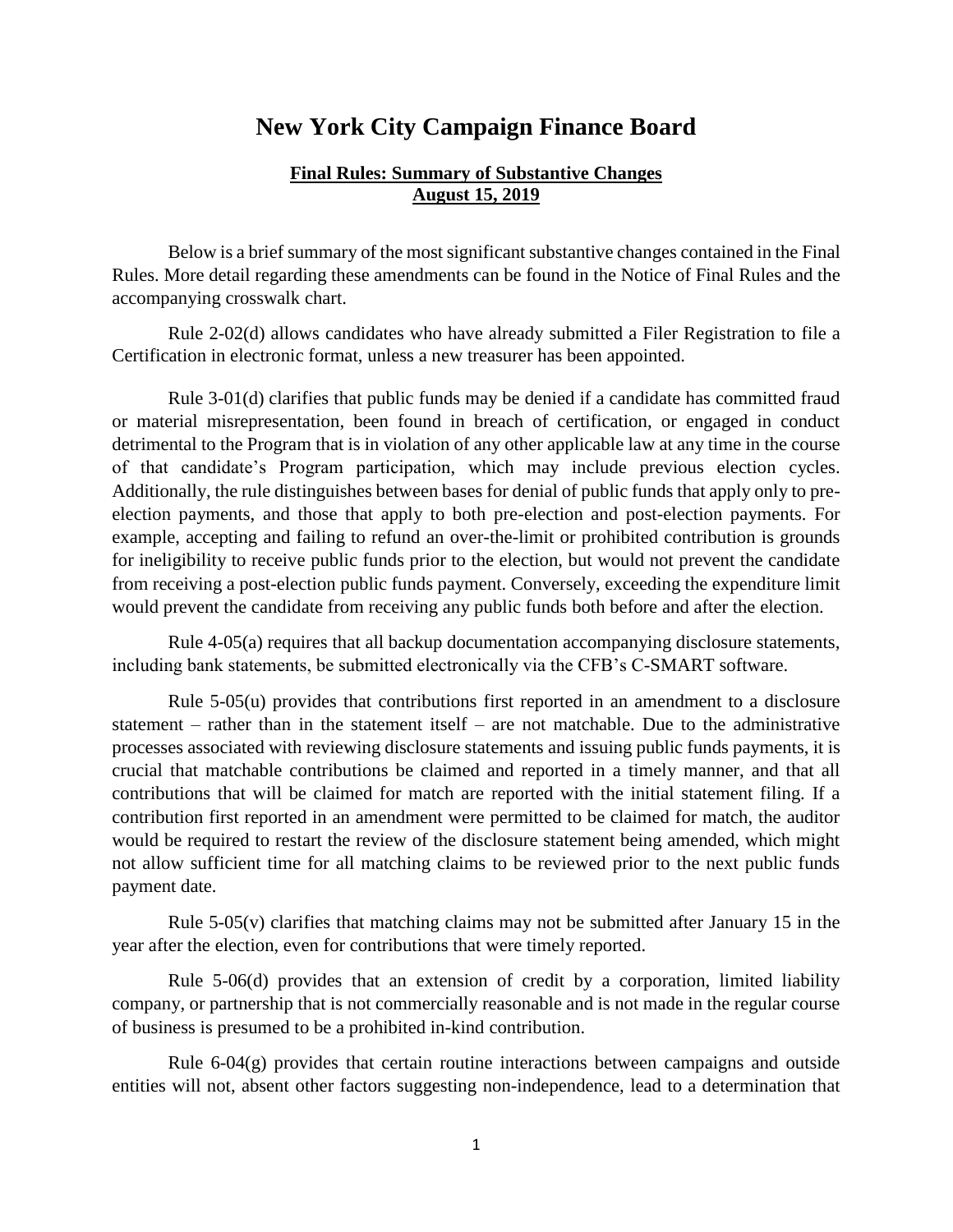the campaign and the entity coordinated in an expenditure. This rule is a codification of CFB Advisory Opinion No. 2013-1 (January 10, 2013).

Rule 7-02(c) provides a more detailed description of the process of responding to invalid matching claims reports, and clarifies that failing to respond timely to an invalid claims report may lead to a delay in the payment of public funds to the campaign.

Rule 7-04(a) changes the deadline for filing a Certified Statement of Need. Statements must be filed no later than the 32-day pre-election disclosure statement deadline for the election in which the candidate is running, except that if the candidate's basis for filing the statement arises for the first time after that deadline, then the statement must be filed by the due date of the disclosure statement immediately prior to the next public funds payment date. For example, if, after the 32 day pre-election disclosure statement deadline, a candidate receives an endorsement as described in § 3-705(7)(a)(1)(B) of the Act, and no other basis for filing a statement of need previously existed in that race, the candidate's opponent may file a statement of need up until the disclosure statement immediately preceding the following payment date.

Rule 9-02(c)(iii) clarifies the requirements regarding bonus payments to staff. Generally, candidates who received public funds may not make post-election bonus payments to employees. However, a bonus payment to an employee may be considered a permissible pre-election expenditure, even if it is paid after the election, as long as the bonus is related to pre-election services; is based on measurable, merit-based criteria (e.g., amount of contributions raised); is not conditioned upon the result of the election (e.g., a "win bonus") or whether the campaign received public funds or has funds remaining after the election; is clearly detailed in a contract executed before the services in question were provided; and does not amount to more than 10% of total payments to the employee.

Rule  $10-03(a)(ii)$  clarifies who has the authority to waive the right to an adjudication pursuant to section 1046 of the City Charter on behalf of a campaign, a TIE, and an independent spender. Such authority is held by the individual candidate, the elected candidate, and the independent spender or authorized representative, respectively, or an agent of any of those individuals. A waiver received from any of the individuals listed in the rule is considered to be on behalf of the treasurer and committee, the TIE, and the independent spender, as applicable.

Rule 10-03(b) clarifies that extensions to respond to enforcement notices may be granted only upon good cause shown, and must be requested prior to the response deadline. The rule specifies that a "complete response" must be submitted by the deadline, meaning that piecemeal responses, parts of which are submitted after the deadline, are not permitted. Information or documentation submitted after the deadline shall be disregarded, except that the Board may choose, under extraordinary circumstances, to accept it. Extraordinary circumstances are events beyond the control of the campaign, TIE, or independent spender that make it impossible for the candidate, treasurer, or independent spender/authorized representative to respond in a timely manner. Examples include serious health issues, disasters, and accidents. Campaigns, TIEs, and independent spenders will be required to submit documentation explaining and demonstrating these circumstances.